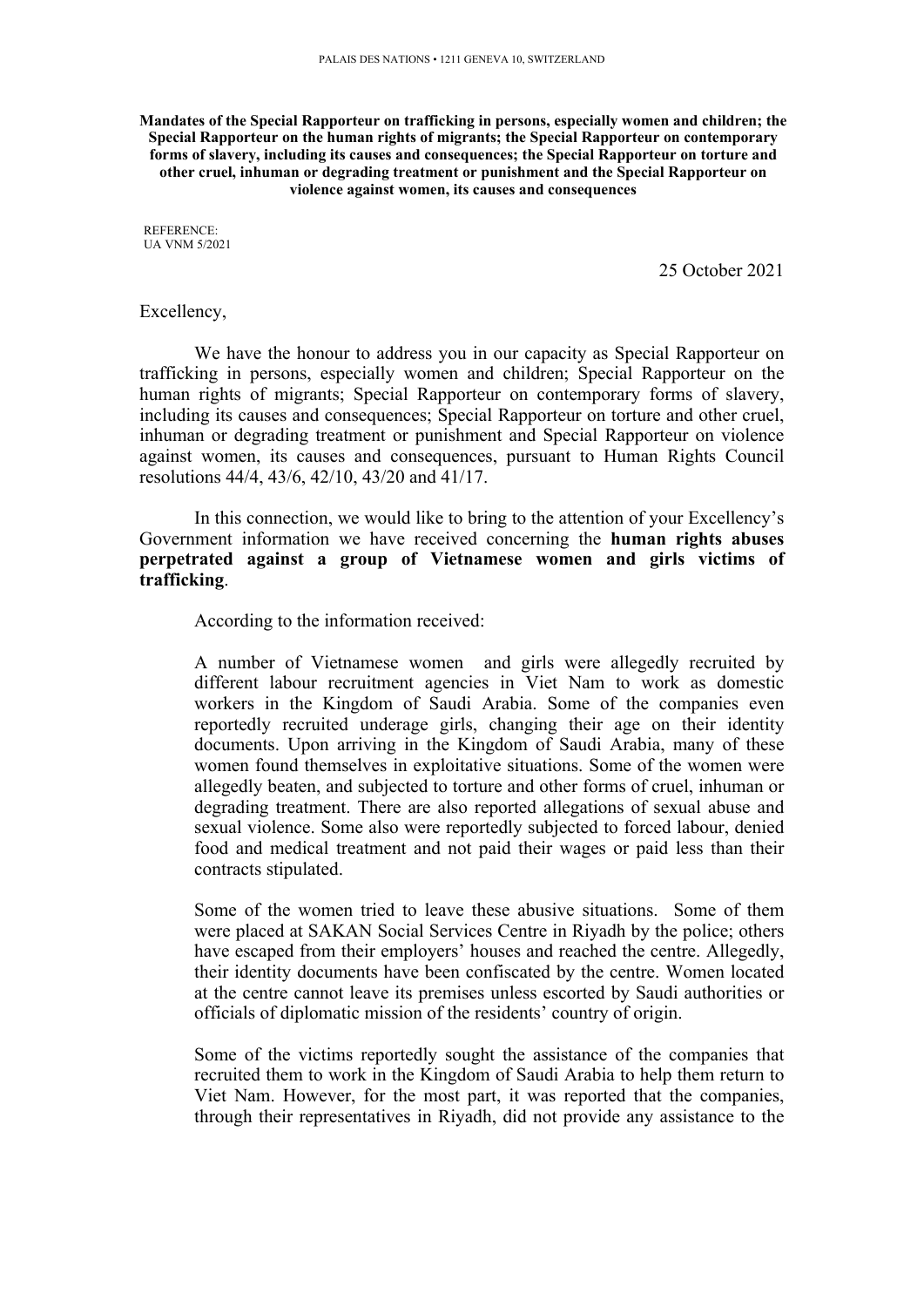victims who reported the abuses to them. In some instances, victims who contacted representatives of the Vietnamese recruitment agencies were told to work hard and not complain or that they would face <sup>a</sup> fine for breaking their employment contracts.

Moreover, information received suggests the existence of <sup>a</sup> trafficking ring, that involves Vietnamese nationals in the Kingdom of Saudi Arabia, who approach Vietnamese migrant workers, many of whom are already in vulnerable situations, with the promise of higher pay. Some of the women located at SAKAN Social Services Centre have reportedly been approached by <sup>a</sup> Vietnamese national, who has taken them out of the centre without their consent and trafficked them to new employers.

Between 3 September and 13 October 2021, 39 women alleged victims of trafficking were repatriated to Viet Nam.

The below individual cases are illustrative of the larger patterns of exploitation many of the women have had to face.

Ms. **H'Thai Ayun**, was employed by <sup>a</sup> labour recruitment company, Thuan An DMC, based in Thanh Hoa province, in Viet Nam. She allegedly travelled to the Kingdom of Saudi Arabia on 30 October 2018 where she started working as <sup>a</sup> domestic worker.

It is alleged that soon after starting working, she began to be mistreated by her employer. She reported being subjected to forced labour, and denied food.

She reached out to Thuan An DMC who recruited her for assistance but she was allegedly told by Thuan An DMC that she would have to pay 130 -150 million VND for breaking her employment contract with her abusive employer. The recruitment agency reportedly provided her with no further assistance.

At the end of March 2021, she was transferred to the SAKAN Social Sevices Centre centre. On 11 April 2021, she appeared on social media with eight other women in similar situations requesting that the Vietnamese authorities assist with their repatriation to Viet Nam. Reportedly, the Vietnamese Embassy in Riyadh threatened her with imprisonment upon her return to Viet Nam.

Ms. H'Thai Ayun was not par<sup>t</sup> of the group of women that were repatriated in early September 2021, and she currently continues to reside at the centre. She fears that returning to Viet Nam would entail <sup>a</sup> high risk of detention and imprisonment for her, as <sup>a</sup> result of her public appeal online in relation to her situation. She also fears that she could be under pressure to find more work abroad through another recruitment agency if she returns to Viet Nam and may be at risk of further explotation.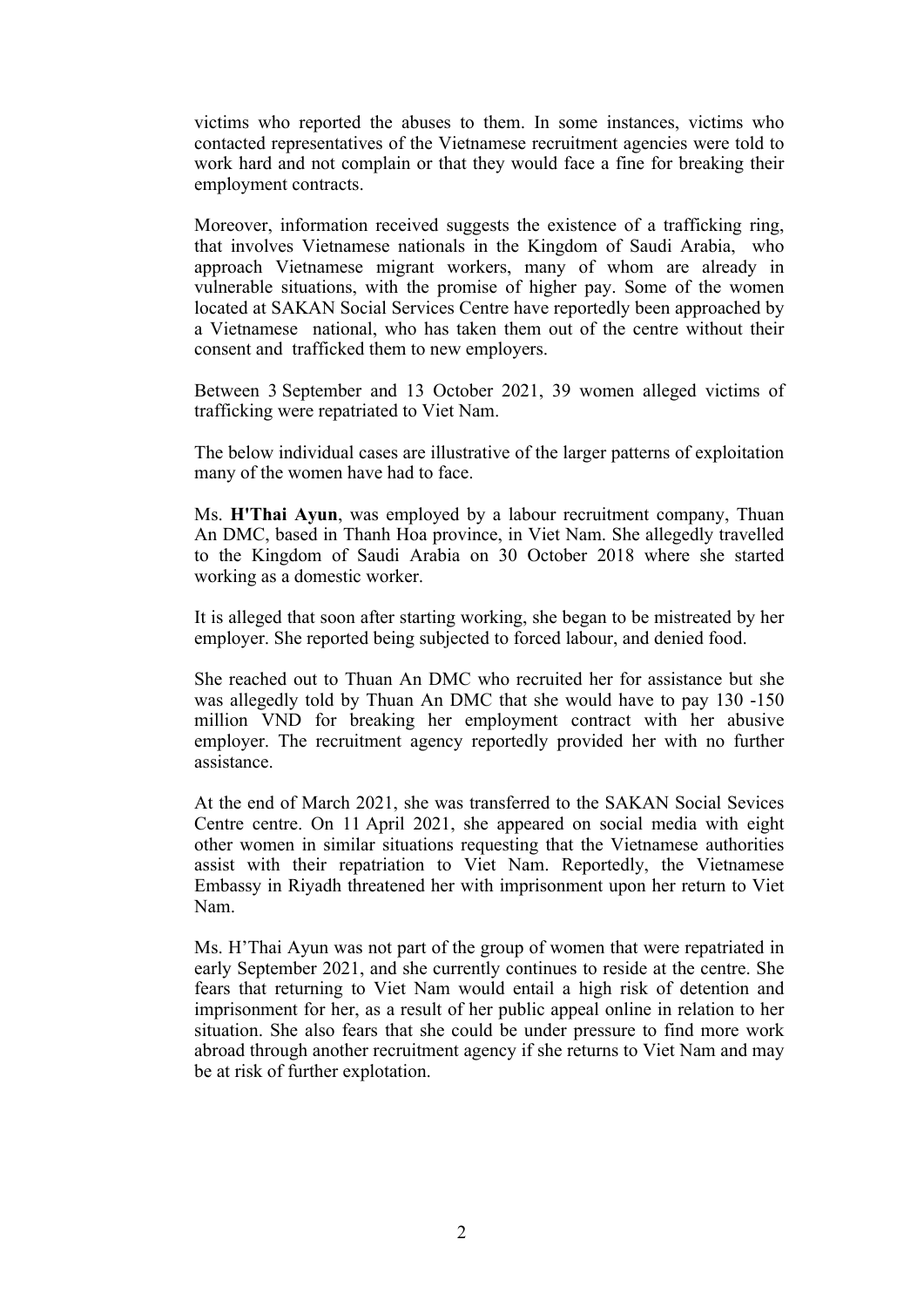Ms. **Nguyen Thi Thuy** was recruited by IMSTRACO, based in Ha Noi, to work as <sup>a</sup> domestic worker in the Kingdom of Saudi Arabia on <sup>a</sup> two-year contract. On 22 September 2019 she arrived in the Kindom of Saudi Arabia.

It is alleged that she was beaten daily by her employer. Her employer reportedly kept her passport, clothing, personal belongings and her money. On 7 July 2021, she ran away from her employer and was arrested by Saudi police who brought her to SAKAN Social Services Centre.

At the time of her arrest, she had bruises on her face and arms.

Ms. Nguyen Thi Thuy was par<sup>t</sup> of the group of women that were repatriated in October 2021.

Ms. **Dinh Thi Ca**, was also recruited by Thuan An DMC, labour expor<sup>t</sup> company, based in Thanh Hoa Province. She travelled to the Kingdom of Saudi Arabia on 30 October 2018 and started working as <sup>a</sup> domestic worker.

It is alleged that she was beaten daily by her employer. As <sup>a</sup> result of the beatings, she lost sight in one eye, hearing in one ear and suffers constant headaches. She also reported being subjected to forced labour, sexual abuse and denied access to medical treatment by her employer. On 15 September 2020, Ms. Dinh Thi Ca allegedly escaped from her employer and reported the abuses suffered to the police. She was brought to SAKAN Social Services Centre.

She was par<sup>t</sup> of <sup>a</sup> group of women who were repatriated to Vietnam though the intervention of the Vietnamese Embassy in Riyadh. She was asked to withdraw the administrative complaint lodged in 2020 against her former employer by Vietnamese authorities at the Embassy in Riyadh before taking the flight back to her home country. Reportedly, there was not investigation into the physical abuses committed by her employer.

**Siu H Xuan** was recruited by VINACO, <sup>a</sup> labour recruitment company based in Viet Nam, to be <sup>a</sup> domestic worker in Saudi Arabia when she was 15 years old. In August 2018, she was obliged to sign <sup>a</sup> consent form at the village police station to join the labour recruitment programme. She underwent an intensive training of two months of Arabic Language in Viet Nam. During this time, she reportedly told the company that she had changed her mind and did not want to travel to Saudi Arabia. Nevertheless, in October 2018, she arrived in the Kingdom of Saudi Arabia. It is reported that the labour recruitment company falsified her personal documents changing her year of birth to conceal the fact that she was <sup>a</sup> minor.

It is alleged that she was repeatedly beaten and mistreated by her employer, was subjected to forced labour, and was denied access to food and medical treatment. She reportedly had chronic headaches due to beatings to her head. In October 2020, after her two years' employment contract expired, she reached out to VINACO representatives in the Kingdom of Saudi Arabia and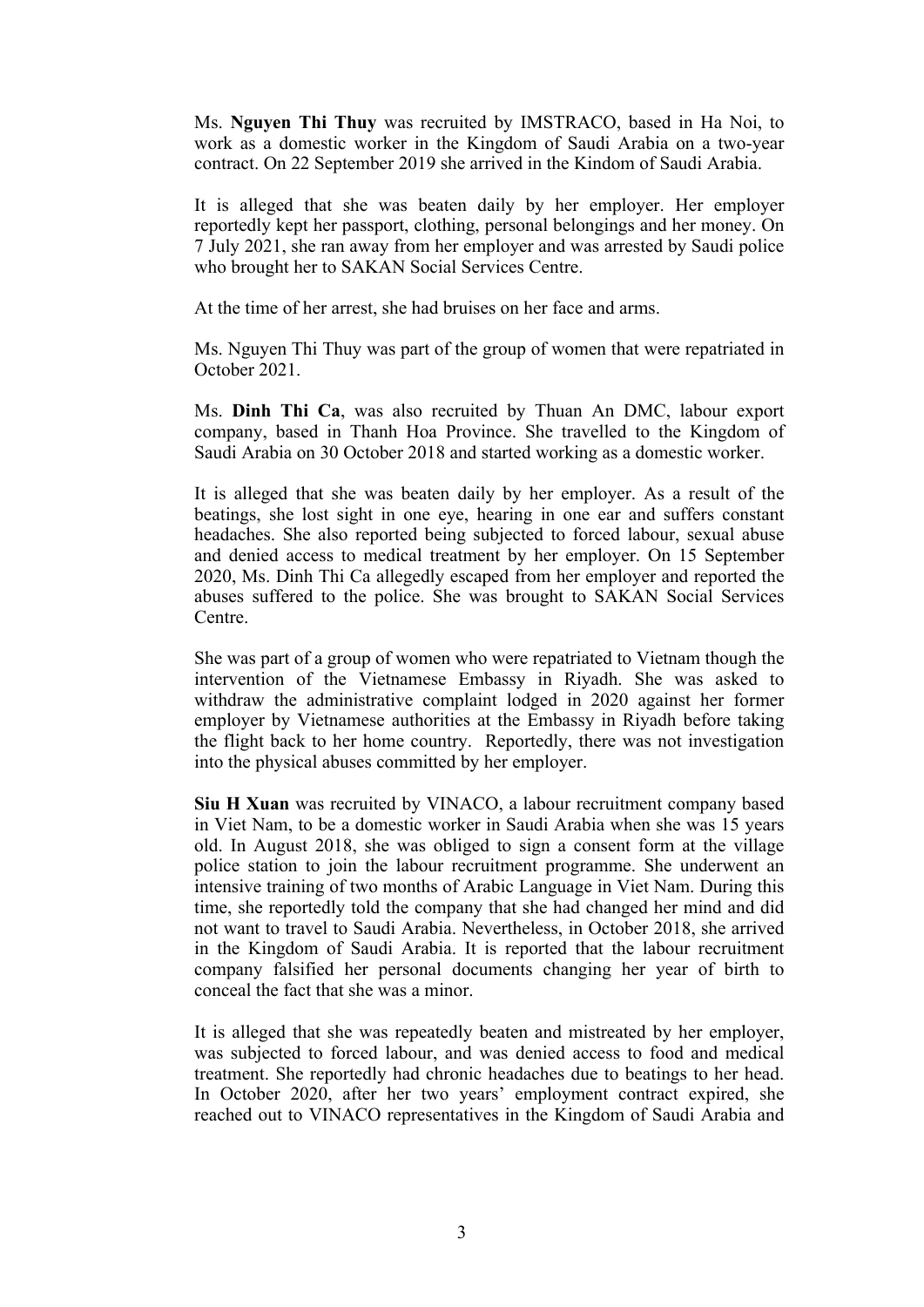in Viet Nam and expressed her wish to return to Viet Nam or to transfer her to another employer. The representatives of the company told her to stay with her employer and work harder. She wrote to her friends through social media where she commented that she may not stay alive for long. She also contacted the VINACO representative stating that she did not think she would survive.

When <sup>a</sup> flight home for her had reportedly been arranged she fell ill and died prior on 18 July 2021. She was <sup>a</sup> minor at the time of her death. Reportedly, her family was given different reasons of her death by VINACO.

We are concerned about the reported abuses committed against this group of women and girls by their employers, in particular the allegations that they were trafficked from Viet Nam, subjected to forced labour, denied food and access to medical treatment while they were working for their employers. If confirmed, these allegations would amount to acts of torture or other cruel, inhuman or degrading treatment or punishment perpetrated by private actors, and any perpetration, attempt, participation or complicity in such acts, as well as any instigation, consent or acquiescence by state officials, must be prevented, investigated and prosecuted in accordance with articles 2, 4 and 16 of the Convention against Torture and other Cruel, Inhuman or Degrading Treatment or Punishment (CAT), which Viet Nam ratified on 15 February 2015.

The Universal Declaration of Human Rights (UDHR), adopted by the General Assembly of the United Nations on 10 December 1948, further contributes to international standards regarding the elimination of all forms of slavery. Article 4 states that "no one shall be subjected to slavery or servitude, slavery and slave trade are prohibited in all its forms."

Forced or compulsory labour is defined in the International Labour Organization (ILO) Forced Labour Convention, 1930 (No. 29), ratified by Viet Nam on 5 March 2007. As per Article 2, paragraph 1, 'forced or compulsory labour shall mean all work or service which is exacted from any person under the menace of any penalty and for which the said person has not offered himself voluntarily'.

We would like to draw your Excellency's Government's attention to the obligations set out in the Protocol to Prevent, Suppress and Punish Trafficking in Persons, Especially Women and Children (the Palermo Protocol), supplementing the United Nations Convention against Transnational Organized Crime, which your Excellency'<sup>s</sup> Government acceded in 2012 in particular articles 6 and 9 which sets out the obligations on State Parties to protect and preven<sup>t</sup> trafficking in persons, and to assist victims of trafficking.

The International Convention on the Elimination of All Forms of Discrimination against Women (ICEDAW), which your Excellency'<sup>s</sup> Government ratified in 1982, recognizes that trafficking constitutes <sup>a</sup> violation of human rights and establishes State obligations in this regard (art. 6). This is further elaborated in the CEDAW General Recommendation No.38 on trafficking in women and girls in the context of global migration, specifically paragraphs 31, 38 – 41 and 100-101.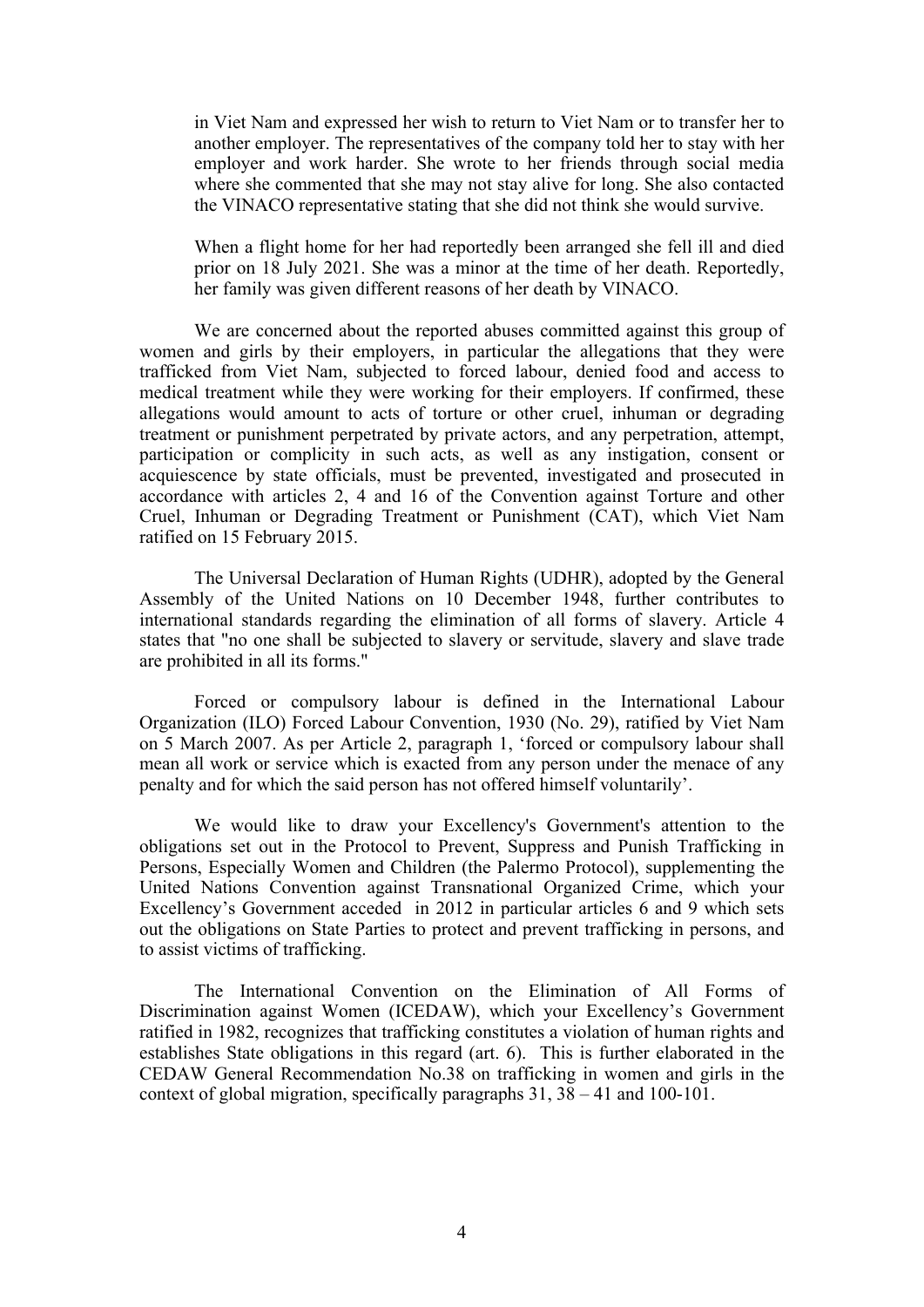We would also like to bring to the attention of your Excellency'<sup>s</sup> Government, the Report of the Special Rapporteur on trafficking in persons, especially women and children, (A/HRC/47/34). The obligation of non-discrimination in international human rights law is critical to the principle of non-punishment and to its application across all anti-trafficking measures, including in the exercise of prosecutorial discretion. The repor<sup>t</sup> also highlights that the principle of non-punishment must be applied without discrimination to all trafficked persons, including to trafficked persons seeking asylum or other forms of international protection.

We would also like to bring to the attention of your Excellency'<sup>s</sup> Government article 4 (c & d) of the United Nations Declaration on the Elimination of Violence against Women, which notes the responsibility of States to exercise due diligence to prevent, investigate and, in accordance with national legislation, punish acts of violence against women, whether those acts are perpetrated by the State or by private persons. In this context, we recall that the CEDAW in its General Recommendation No. 19 (1992), defines gender-based violence against women as impairing or nullifying the enjoyment by women of human rights and fundamental freedoms, and constitutes discrimination within the meaning of article 1 of the ICEDAW whether perpetrated by <sup>a</sup> State official or <sup>a</sup> private citizen, in public or private life. We would also like to refer to CEDAW General Recommendation No. 35 on gender-based violence against women, updating general recommendation No. 19, particularly where it sets out States' obligations on reparations.

We would also like to refer to the International Covenant on Civil and Political Rights, and the International Covenant on Economic, Social, and Cultural Rights, acceded by your Excellency'<sup>s</sup> Government on 24 September 1982, the International Convention on the Elimination of All Forms of Racial Discrimination (CERD) acceded by your Excellency'<sup>s</sup> Government in 1982, the Convention on the Rights of the Child ratified by your Excellency'<sup>s</sup> Government in 1990, and ASEAN Convention Against Trafficking in Persons, Especially Women and Children (ACTIP), ratified by Viet Nam.

According to the OHCHR Recommended Principles and Guidelines on Human Rights and Human Trafficking, States have an international obligation not only to identify traffickers but also to identify victims of trafficking. It is highlighted that <sup>a</sup> failure to identify <sup>a</sup> trafficked person correctly is likely to result in <sup>a</sup> further denial of that person'<sup>s</sup> rights. We also would like to refer to Principle 13 of these recommended Principles and Guidelines.

We would also like to bring to your attention the repor<sup>t</sup> by the Special Rapporteur on trafficking in persons, especially women and children to the Human Rights Council in 2019 A/HRC/41/46 on innovative and transformative models of social inclusion of survivors of trafficking in persons into societies.

We would like to recall the Principles and Guidelines on the human rights protection of migrants in vulnerable situations. Particularly, we would like to draw your attention to Principle 3 on access to justice, Principle 7 on the protection from violence and exploitation.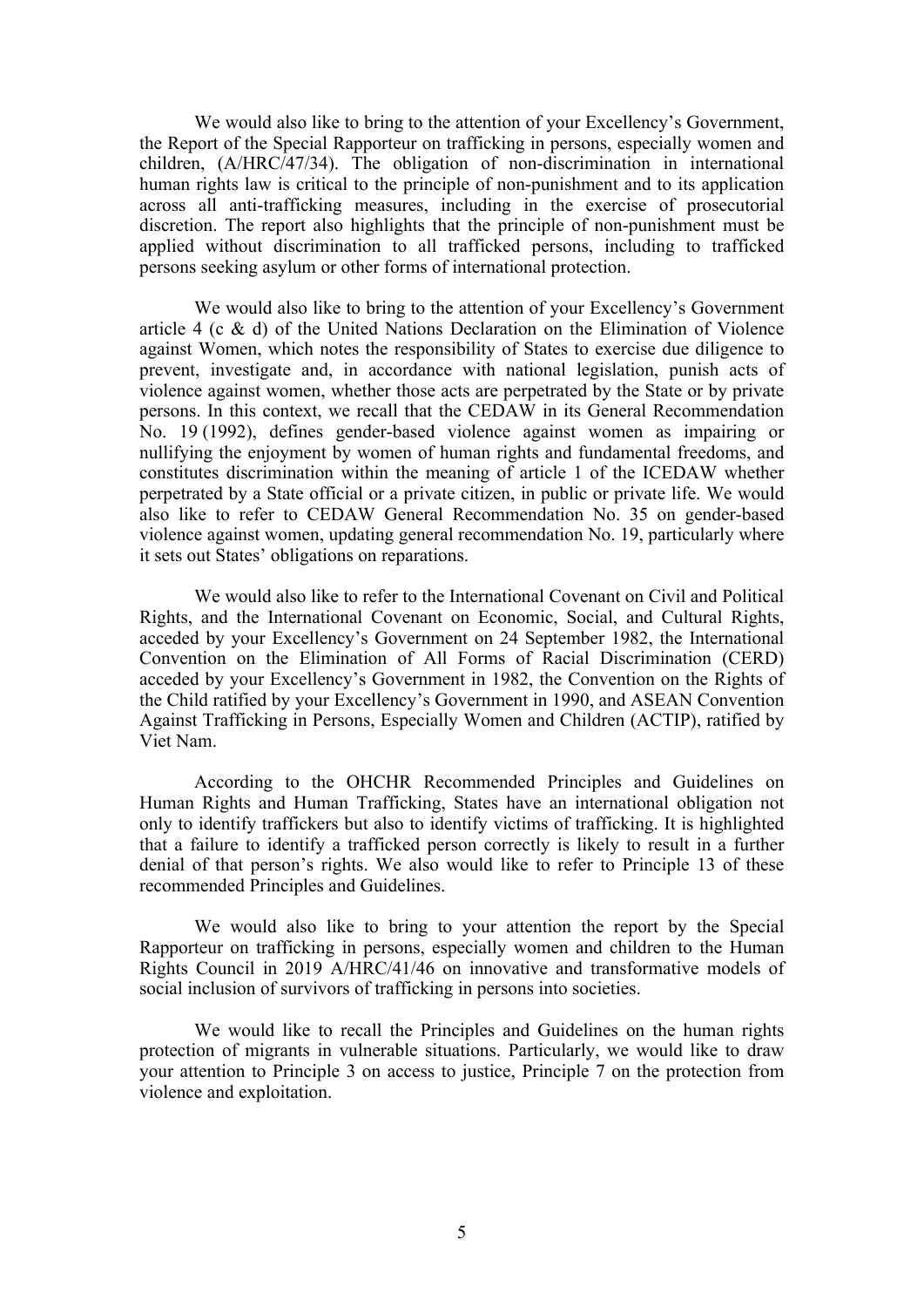We also wish to recall that Viet Nam is <sup>a</sup> "Pathfinder country" under Alliance 8.7 and in that context, the country has committed to taking accelerated action in implementing SDG target 8.7 which implies that States "take immediate and effective measures to eradicate forced labour, end modern slavery and human trafficking and secure the prohibition and elimination of the worst forms of child labour, including recruitment and use of child soldiers, and by 2025 end child labour in all its forms".

The full texts of the human rights instruments and standards recalled above are available on [www.ohchr.org](http://www.ohchr.org) or can be provided upon request.

In view of the urgency of the matter, we would appreciate <sup>a</sup> response on the initial steps taken by your Excellency'<sup>s</sup> Government to safeguard the rights of the above-mentioned persons in compliance with international instruments. We also urge the Government to cooperate with the competent authorities from the Kingdom of Saudi Arabia to ensure that they are provided with appropriate protection measures, such as access to adequate health, psychosocial care and legal assistance.

As it is our responsibility, under the mandates provided to us by the Human Rights Council, to seek to clarify all cases brought to our attention, we would be grateful for your observations on the following matters:

- 1. Please provide details, and where available the results, of any investigations, and other inquiries carried out in relation to the allegations.
- 2. Please indicate if any of the recruitment agencies have been sanctioned for their role in the trafficking and exploitation of women and girls, if so, please specify what sanctions have been applied to how many employers.
- 3. Please provide information on measures to strengthen cooperation with the Kingdom of Saudi Arabian judicial authorities and your Excellency'<sup>s</sup> Government in cross-border trafficking cases, including, in particular, in relation to the Vietnamese nationals based in the Kingdom of Saudi Arabia allegedly involved in trafficking rings.
- 4. Please indicate and elaborate on any further efforts to facilitate access to long term social protection for victims of trafficking, other forms of contemporary slavery or labour exploitation that is provided unconditionally, regardless of the victims' participation in the criminal proceedings.
- 5. Please elaborate on measures taken to ensure the application of the non-punishment principle for victims of trafficking in persons for any unlawful activity carried out by <sup>a</sup> trafficked person as <sup>a</sup> direct consequence of their trafficking situation.